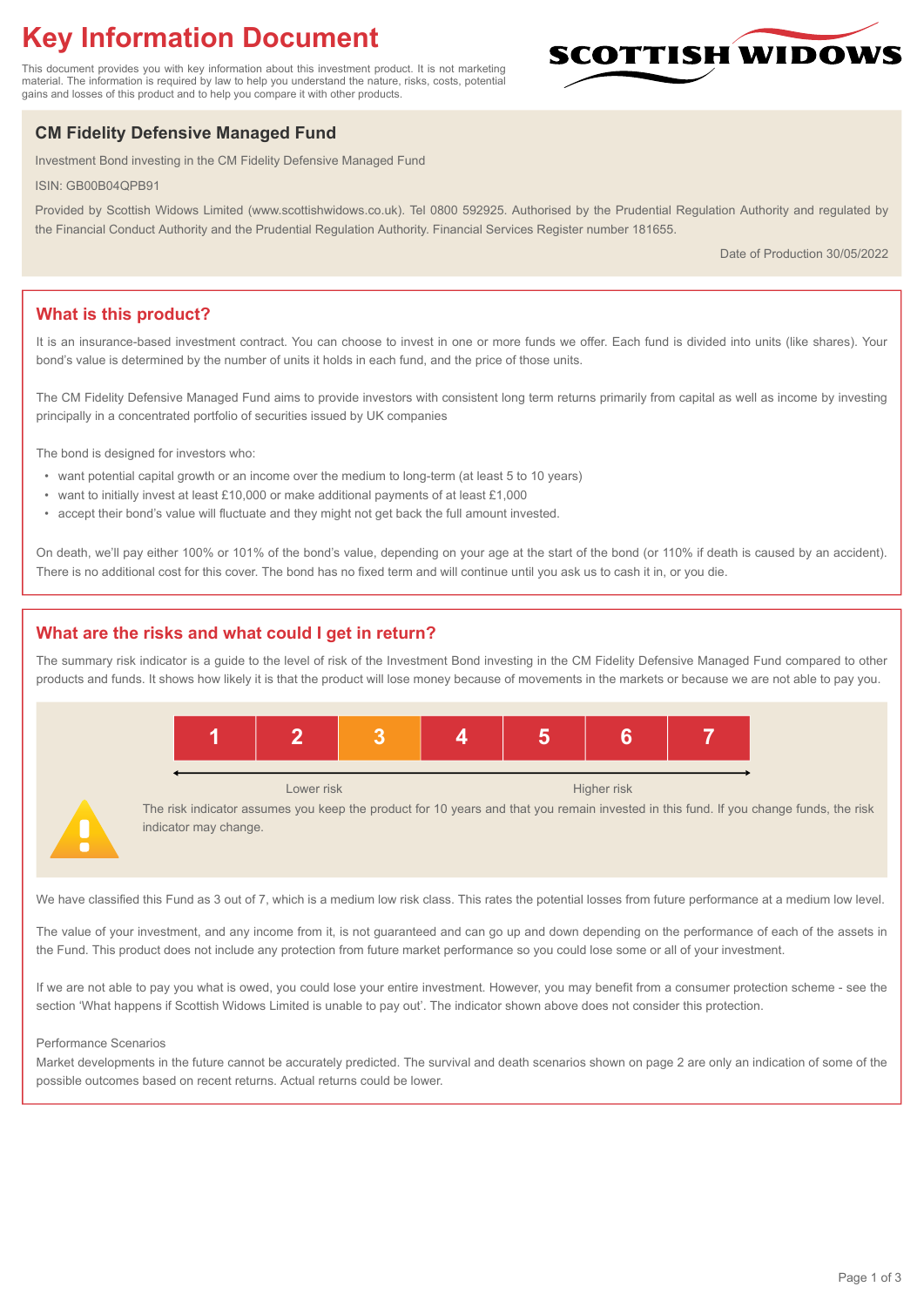

#### **What are the risks and what could I get in return? (continued)**

This table shows the money you could get back over the next 10 years, under different scenarios, assuming that you invest £10,000. The figures below assume no withdrawals are taken and do not allow for any Large Fund Bonus which may apply. The scenarios shown illustrate how your investment could perform. You can compare them with the scenarios of other products. The scenarios presented are an estimate of future performance based on evidence from the past on how the value of this investment varies, and are not an exact indicator. What you get will vary depending on how the market performs and how long you keep the investment. The stress scenario shows what you might get back in extreme market circumstances, and it does not take into account the situation where we are not able to pay you. The death scenario assumes investments perform in line with the moderate scenario.

The figures shown include all the costs of the product itself, but may not include all the costs that you pay to your adviser. The figures do not take into account your personal tax situation, which may also affect how much you get back. Before deciding to invest, you should read the Additional Information Document for more information on the risks and what you might get back. See page 2 for information on how the performance scenarios are calculated.

| <b>Investment £10,000</b> |                                                    |          |                                             |          |  |  |
|---------------------------|----------------------------------------------------|----------|---------------------------------------------|----------|--|--|
|                           |                                                    | 5 years  | 10 years<br>(Recommended<br>holding period) |          |  |  |
| <b>Survival Scenarios</b> |                                                    |          |                                             |          |  |  |
| <b>Stress scenario</b>    | What you might get back after costs                | £5,485   | £7,681                                      | £6,857   |  |  |
|                           | Average return each year<br>$-45.15%$              |          | $-5.14%$                                    | $-3.70%$ |  |  |
| Unfavourable scenario     | What you might get back after costs<br>£9,268      |          | £8,624                                      | £8,267   |  |  |
|                           | Average return each year                           | $-7.32%$ | $-2.92%$                                    | $-1.89%$ |  |  |
| Moderate scenario         | What you might get back after costs                | £10,013  | £10,246                                     | £10,546  |  |  |
|                           | Average return each year                           | 0.13%    | 0.49%                                       | 0.53%    |  |  |
| Favourable scenario       | What you might get back after costs                | £10,799  | £12,153                                     | £13,430  |  |  |
|                           | Average return each year                           | 7.99%    | 3.98%                                       | 2.99%    |  |  |
| <b>Death scenarios</b>    |                                                    |          |                                             |          |  |  |
| Insured event             | What your beneficiaries might get back after costs | £10,113  | £10,349                                     | £10,652  |  |  |

#### **What happens if Scottish Widows is unable to pay out?**

Your Plan is fully covered by the Financial Services Compensation Scheme. More information about compensation arrangements is available from the Financial Services Compensation Scheme, who can be contacted on 0800 678 1100 or 0207 741 4100 or via their website at www.fscs.org.uk

#### **What are the costs?**

The Reduction in Yield (RIY) shows what impact the total costs you pay will have on the investment return you might get. The total costs take into account one-off, ongoing and incidental costs. The amounts shown here are the cumulative costs of the product itself, for three different holding periods. The monetary figures shown assume you invest £10,000 and investments perform in line with the moderate scenario. The figures are estimates and may change in the future. The person selling you or advising you about this product may charge you other costs. If so, this person will provide you with information about these costs, and show you the impact that all costs will have on your investment over time.

| <b>Investment £10,000</b>       |                             |                              |                            |  |  |  |
|---------------------------------|-----------------------------|------------------------------|----------------------------|--|--|--|
| <b>Scenarios</b>                | If you cash in after 1 year | If you cash in after 5 years | If you cash in at 10 years |  |  |  |
| Total costs                     | £251                        | £1,026                       | £1,934                     |  |  |  |
| Impact on return (RIY) per year | 2.51%                       | $2.11\%$                     | 2.06%                      |  |  |  |